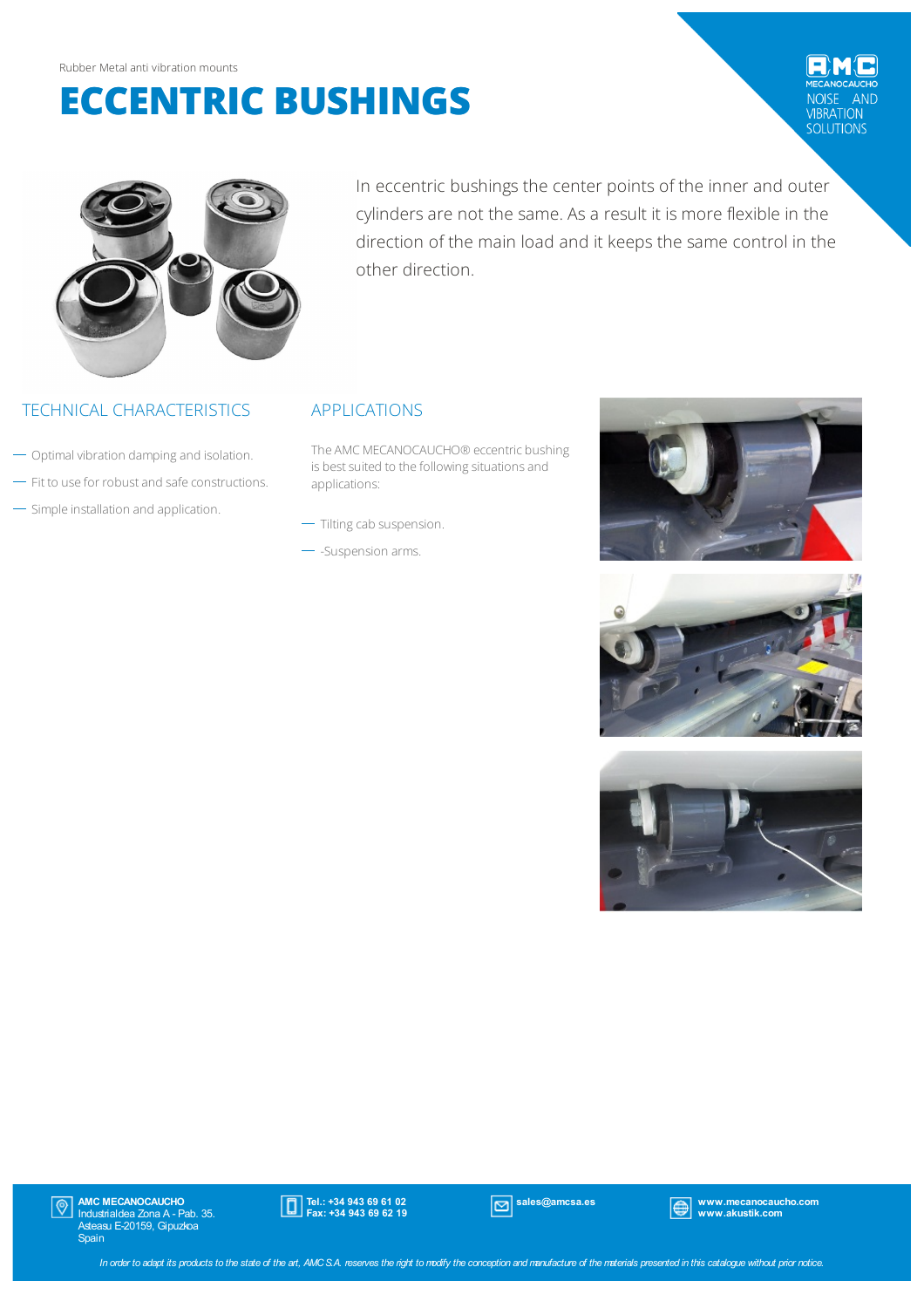#### **ECCENTRIC BUSHINGS**

## $EMC$ MECANOCAUGH<br>NOISE AN<br>VIBRATION<br>SOLUTIONS

#### DRAWINGS



#### DIMENSIONS

| <b>Type</b> | (mm) | (mm) | (mm) | (mm) | (mm) | <b>Weight</b><br>(gr) | <b>Shore</b> | Max. Load<br>(kg) | Code   |
|-------------|------|------|------|------|------|-----------------------|--------------|-------------------|--------|
|             |      |      |      |      |      |                       | 45 Sh        | 110               | 154161 |
| <b>MINI</b> | 16,2 | о,   | 48   | 50,5 | 64   | 311                   | 60 Sh        | 180               | 154163 |

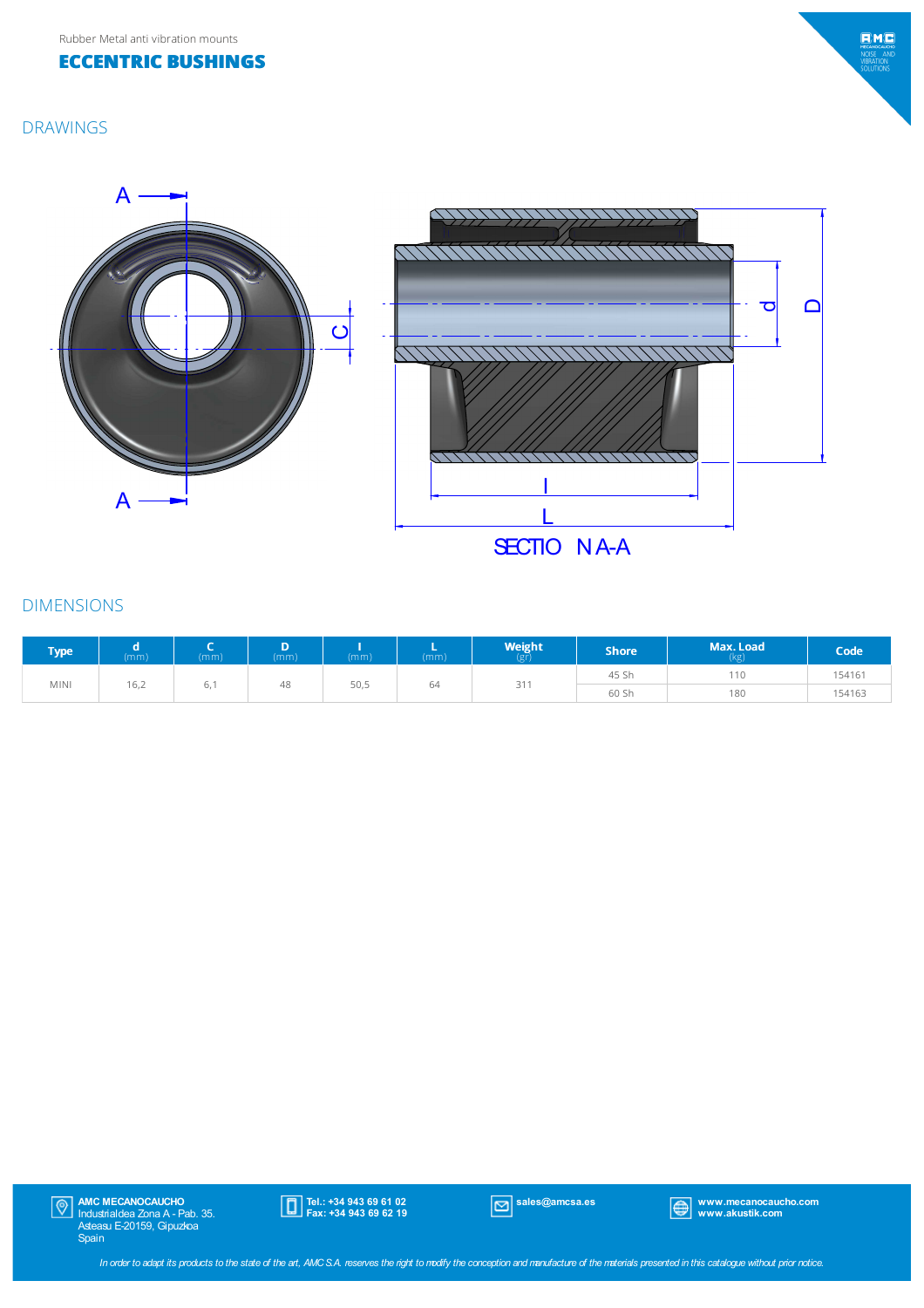DRAWINGS

#### **ECCENTRIC BUSHINGS**

# $EMC$ MECANOCAUGH<br>NOISE AN<br>VIBRATION<br>SOLUTIONS

# A A  $\overline{\mathbf{o}}$



**SECTION A-A** 

### DIMENSIONS

| <b>Type</b> | (mm) | (mm) | (mm)  | (mm) | (mm) | Weight<br>(gr) | <b>Shore</b> | Max. Load <b>b</b><br>(kg) | Code <sup>1</sup> |
|-------------|------|------|-------|------|------|----------------|--------------|----------------------------|-------------------|
|             |      |      | $- -$ |      |      |                | 45 Sh        | 200                        | 154159            |
| SMALL       | 24   | 10,5 | 75.b  | 50,8 | 68   | 554            | 60 Sh        | 390                        | 154158            |



Tel.: +34 943 69 61 02 Fax: +34 943 69 62 19

sales@amcsa.es www.mecanocaucho.com www.akustik.com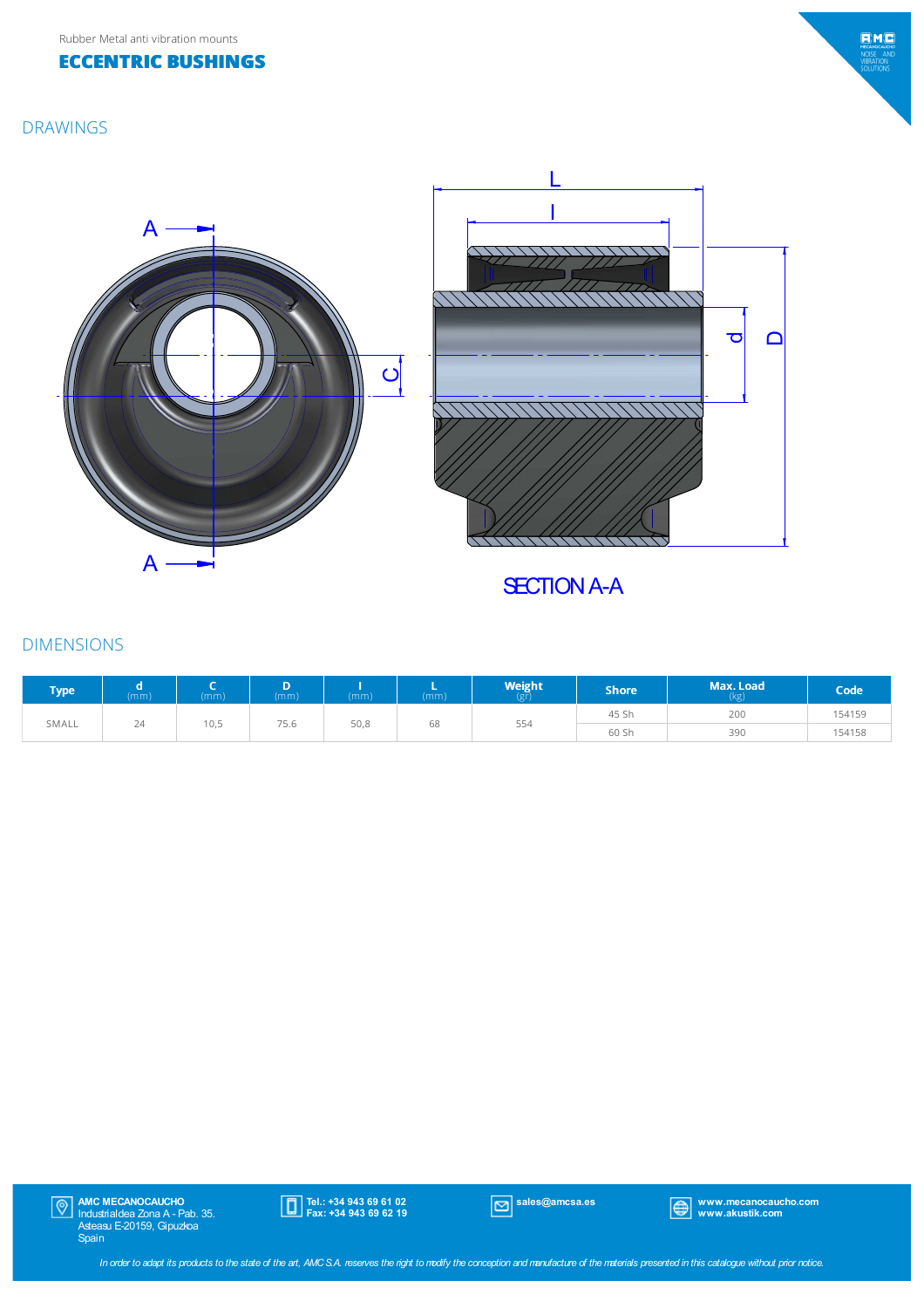#### **ECCENTRIC BUSHINGS**

#### DRAWINGS





**SECTION A-A** 

#### DIMENSIONS

| <b>Type</b> | (mm) | (mm) | D<br>(mm) | (mm) | (mm) | $W$ eight | Shore <sup>l</sup> | Max. Load<br>(kg) | Code   |
|-------------|------|------|-----------|------|------|-----------|--------------------|-------------------|--------|
|             |      |      |           |      |      |           | 45 Sh              | 290               | 154154 |
| LARGE       | 43,7 | 9,5  | 101,6     | 63,4 | 72,4 | 1096      | 60 Sh              | 510               | 154155 |



sales@amcsa.es www.mecanocaucho.com www.akustik.com

 $EMC$ MECANOCAUGH<br>NOISE AN<br>VIBRATION<br>SOLUTIONS

In order to adapt its products to the state of the art, AMCS.A. reserves the right to modify the conception and manufacture of the materials presented in this catalogue without prior notice.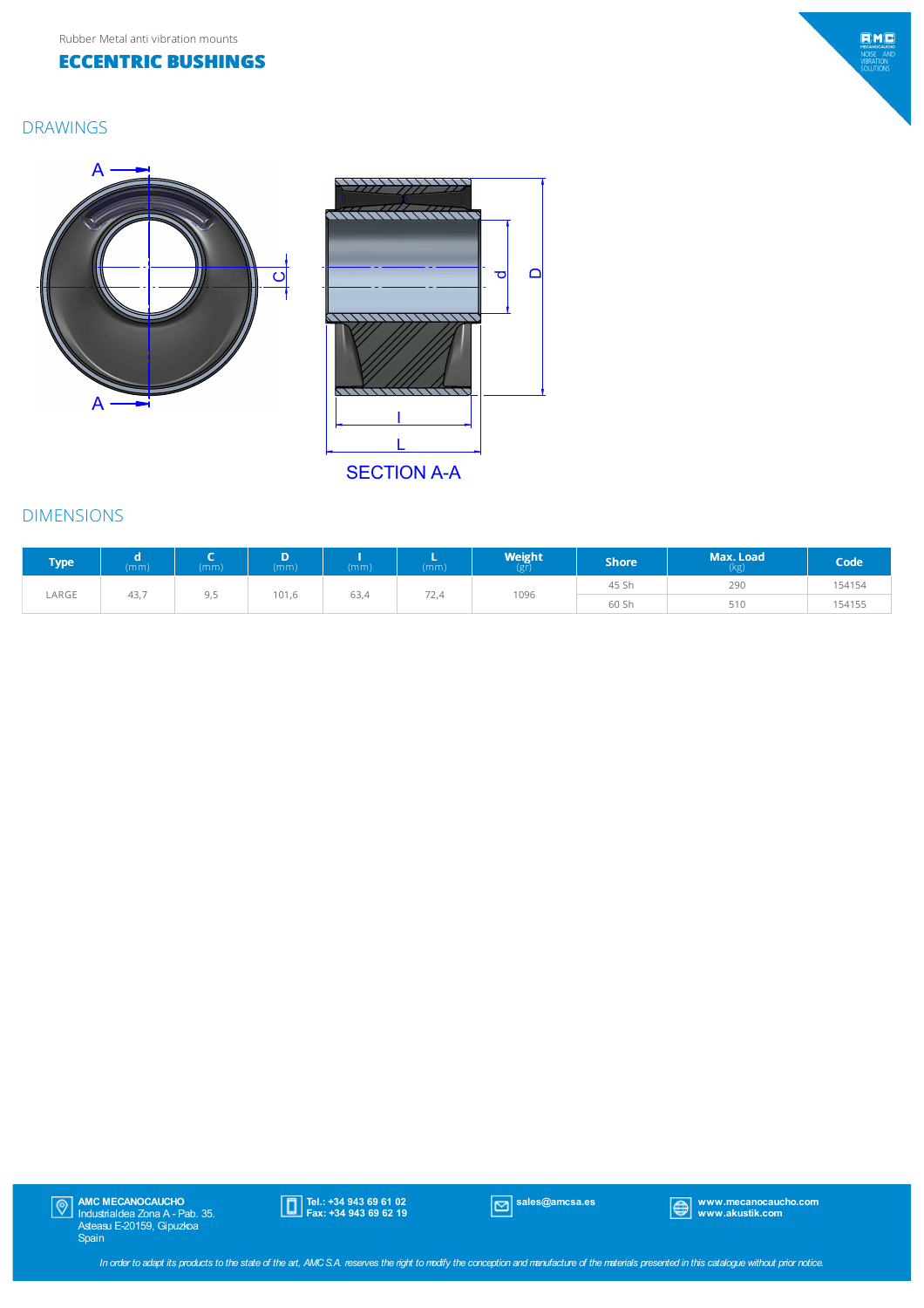



#### DRAWINGS



## **SECTION A-A**



#### DIMENSIONS

| <b>Type</b> | (mm)                     | (mm)                     | (mm)                     | (mm)                  | (mm)                     | $Weight_{(gr)}$        | <b>Shore</b> | Max. Load<br>(kg) | Code   |
|-------------|--------------------------|--------------------------|--------------------------|-----------------------|--------------------------|------------------------|--------------|-------------------|--------|
|             |                          |                          |                          |                       |                          | 50 Sh<br>55 Sh<br>1046 |              | 290               | 154181 |
|             |                          |                          |                          |                       |                          |                        | 350          | 154182            |        |
| 100 HD      | $\overline{\phantom{a}}$ | $\overline{\phantom{a}}$ | $\overline{\phantom{a}}$ | <b>College Street</b> | $\overline{\phantom{a}}$ |                        | 60 Sh        | 430<br>565        | 154183 |
|             |                          |                          |                          |                       |                          |                        | 70 Sh        |                   | 154184 |

AMC MECANOCAUCHO Industrialdea Zona A - Pab. 35. Asteasu E-20159, Gipuzkoa Spain

Tel.: +34 943 69 61 02 Fax: +34 943 69 62 19

sales@amcsa.es www.mecanocaucho.com www.akustik.com

In order to adapt its products to the state of the art, AMCS.A. reserves the right to modify the conception and manufacture of the materials presented in this catalogue without prior notice.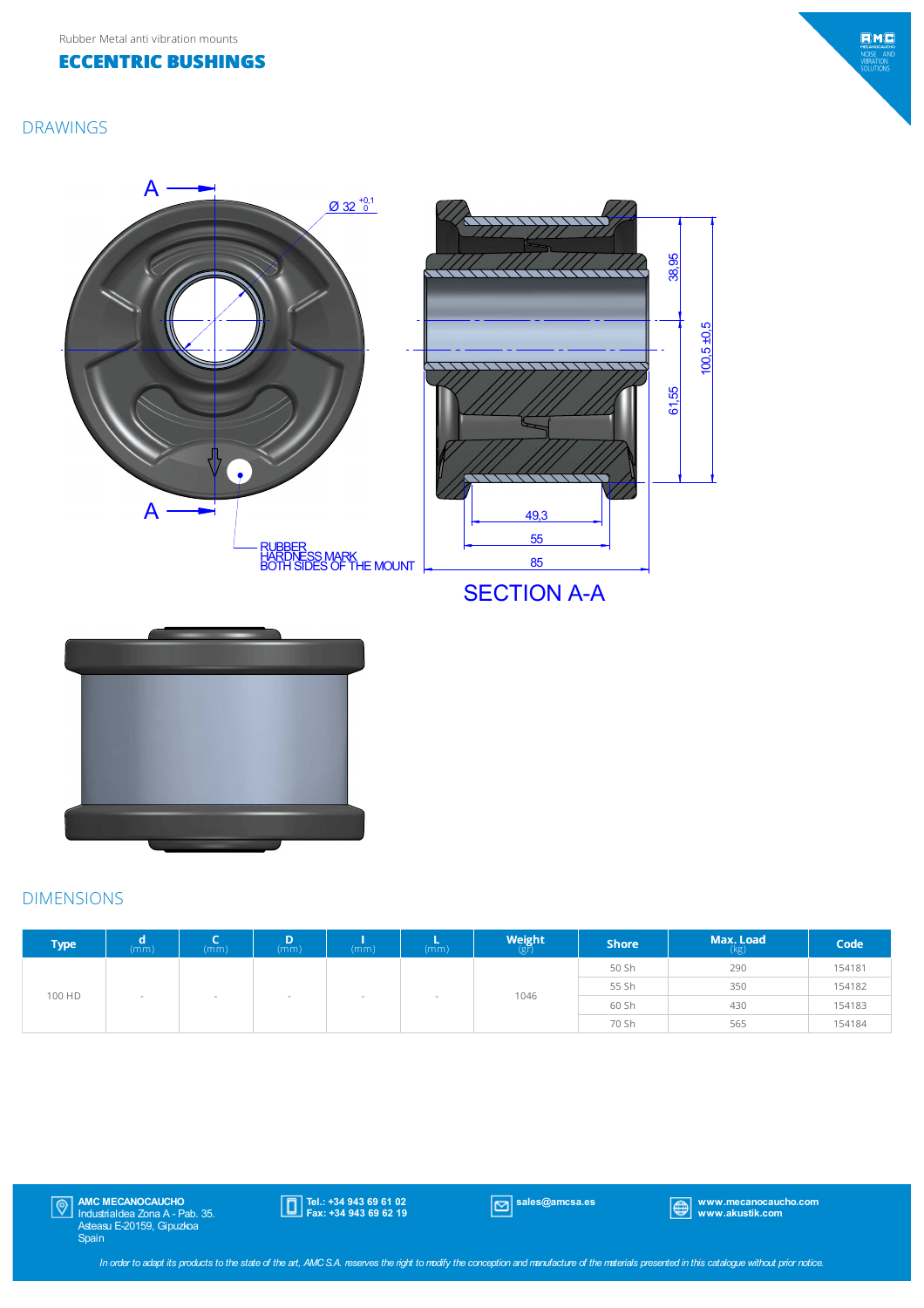#### **ECCENTRIC BUSHINGS**

#### DRAWINGS







#### SECTION A-A



#### DIMENSIONS

| Гуре   | (mm) | (mm) | (mm) | (mm) | mm) | Weight<br>NSI). | Shore <sup>l</sup>    | Max. Load<br>(kg) | <b>Code</b> |
|--------|------|------|------|------|-----|-----------------|-----------------------|-------------------|-------------|
| 100 RD |      |      |      |      |     | $= - -$<br>.558 | FO CH<br><b>DU PU</b> | 450               | 154175      |



Tel.: +34 943 69 61 02 Fax: +34 943 69 62 19



sales@amcsa.es www.mecanocaucho.com www.akustik.com